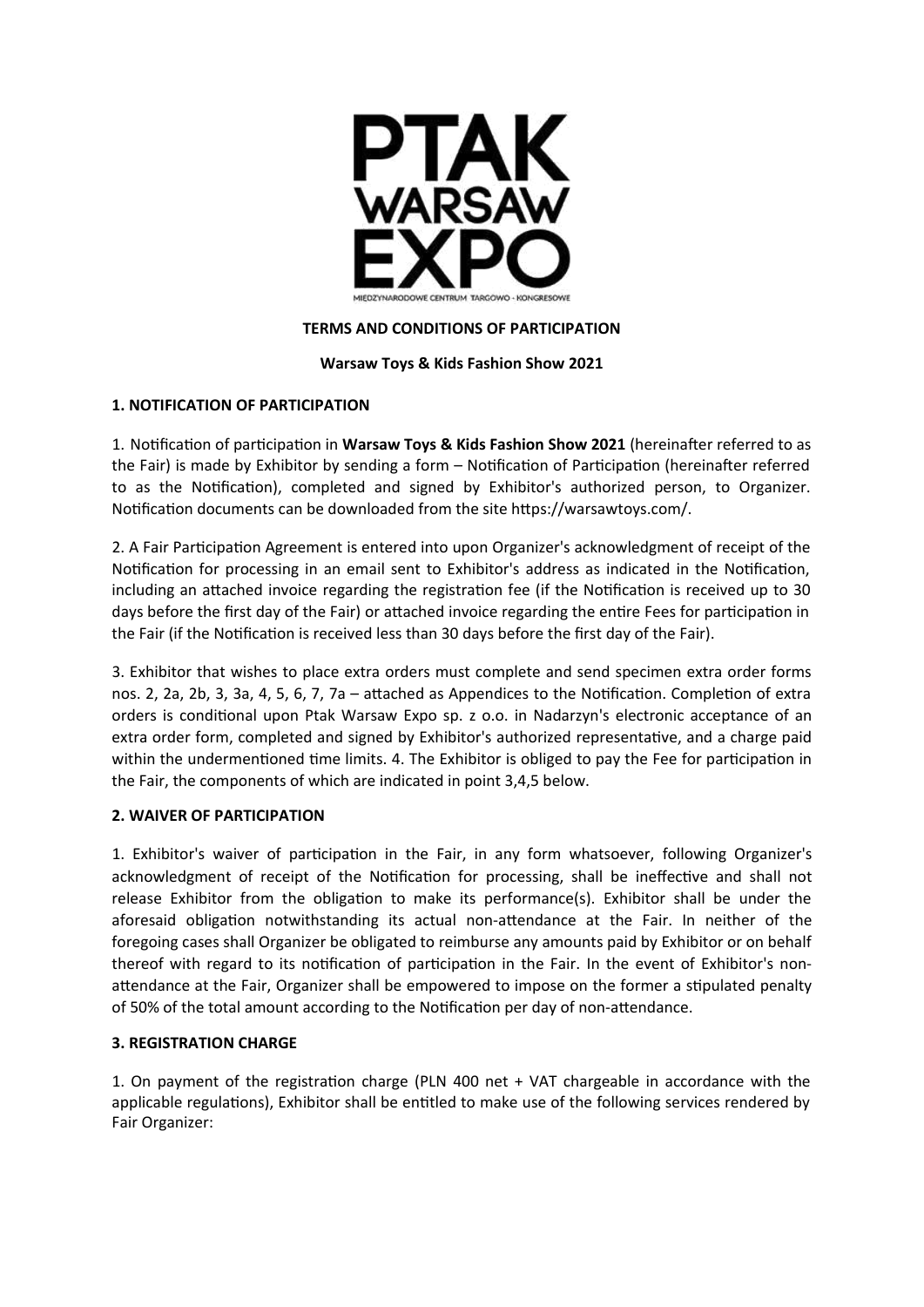• entry into the on-line exhibitor's catalogue in Polish and English (note: The Exhibitor makes this entry independently after sending the link to the registration form by the Organizer);

• guaranteed parking space in the Exhibitor's dedicated car parking during the all days of the Fair quantity 1;

• Exhibitor's cards for stand personnel (entitling to admission to the Fair) – quantity conditional on a stand's size:

o for a stand up to 10 m2 - 2 badges

o about 11 - 20 m2 - 3 badges

o about 21 - 50 m2 - 4 badges

o about 51 -75 m2 - 6 badges

o 76 - 100 m2 - 8 badges

o 101 - 150 m2 - 10 badges

o > 150 m2 - 12 badges

• Fair invitation cards for Exhibitor's customers – quantity as arranged by appointment;

• Invitations for Exhibitor's Evening – free 2 single invitations for each Exhibitor.

#### **4. RENTAL – CHARGE FOR EXHIBITION FLOOR SPACE RELEASED FOR THE DURATION OF THE FAIR**

1. The charge for the exhibition floor space released for the duration of the Fair (excluding the assembly and disassembly days) includes:

- Exhibitor's exploitation of the exhibition floor space,
- exploitation of the common floor spaces,
- facility passageways and hallways kept clean,
- facility security service and fire protection,
- publicity for and promotion of the Fair.

#### **5. SERVICE CHARGE FOR ASSEMBLY AND DISASSEMBLY TIME**

1. Exhibitor is under obligation to pay Organizer a flat-rate service charge to cover the costs of maintaining the facility operative for the duration of assembly and disassembly. The service charge shall be calculated on the basis of the rate per square meter of the floor space rented by Exhibitor, as specified in the Notification.

2. The service charge shall be non-reimbursable and designated for the coverage of the facility protection, power and water connection exploitation and sewage and waste disposal costs.

#### **6. TERMS OF PAYMENT**

1. Exhibitor is under obligation to pay Fee for participation in the Fair, inclusive of the registration and service charges, extra service orders and the remaining amounts as per the Notification, within the following time limits: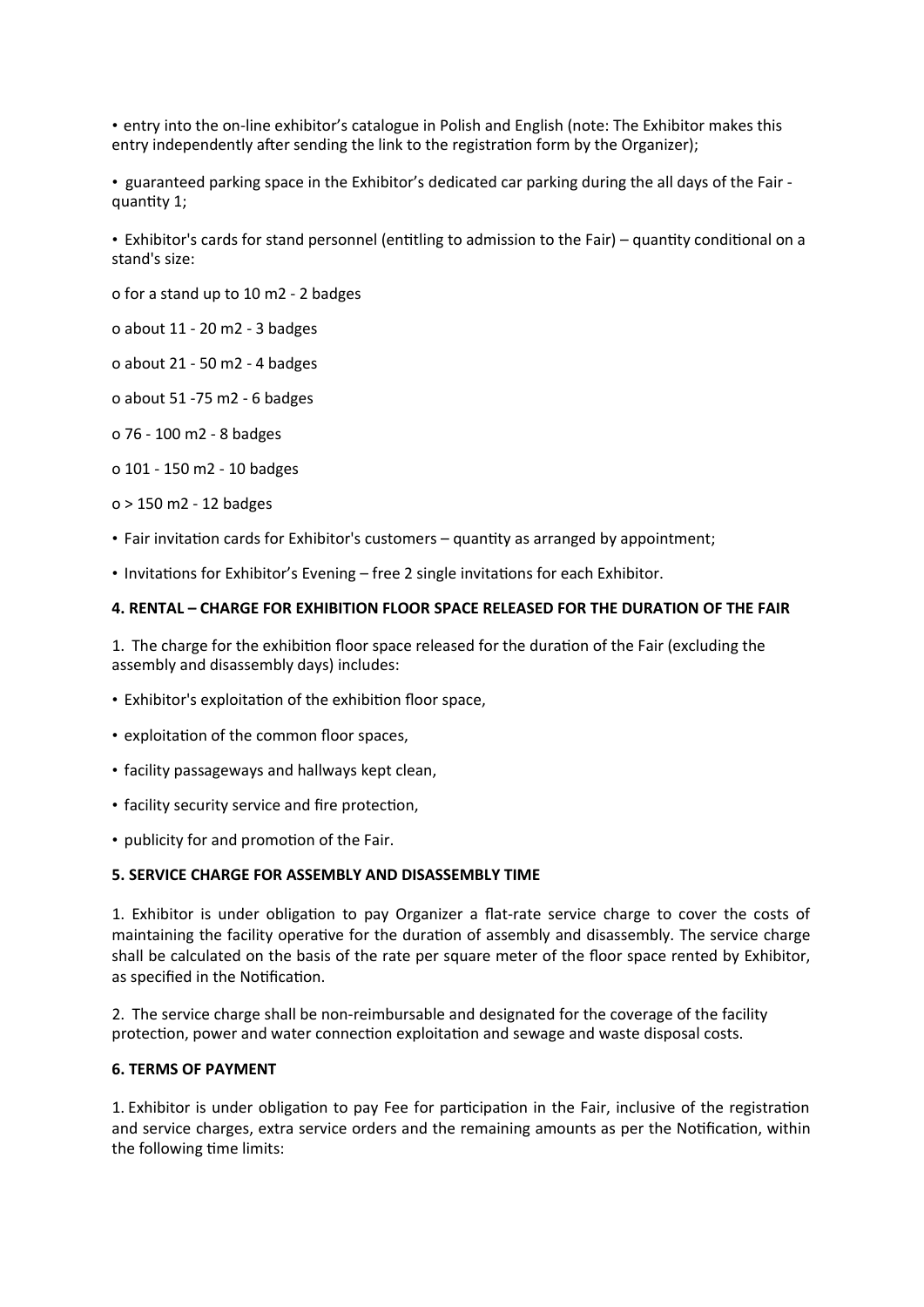• if the Notification is accepted at least 30 days ahead of the first day of the Fair, Exhibitor must pay:

o the registration charge, within 3 days of the invoice being issued by the Organizer

o the remaining amounts of Fee for participation in the Fair as per the Notification and extra order forms (submitted at least 30 days ahead of the first day of the Fair) and the service charge 30 days ahead of the first day of the Fair;

• if the Notification is accepted within 30 days prior to the first day of the Fair, Exhibitor must pay: o Fee for participation in the Fair - the registration and service charges and 100% of the amount as per the Notification, inclusive of that as per the extra service forms, into Organizer's bank account within 7 days of Ptak Warsaw Expo Sp. z o.o.'s acknowledgment of receipt of the Notification for processing, however not later than 7 days ahead of the first day of the Fair.

2. Organizer shall decline to release the exhibition floor space to Exhibitor if the latter has failed to pay all the charges due and payable to the former under the Fair Participation Agreement – until the payment thereof. The release of the stand to Exhibitor shall be conditional upon the full payment of the amounts due as per the Notification (Fee for participation in the Fair) in its entirety, i.e. inclusive of the registration and service charges, the charge for the exhibition floor space released and the charge for the extra services, as evidenced by the payment confirmation or effected upon arrival at the facility. Should all the amounts due as per the Notification in its entirety not be paid in full, Ptak Warsaw Expo sp. z o.o. in Nadarzyn shall not be liable for declining to release the stand to Exhibitor towards the latter or any third party in any manner whatsoever.

3. If the release of the exhibition floor space to Exhibitor is declined on the grounds of its failure to pay all the amounts due and payable to Organizer as per the Notification, as stipulated in sec. 2 hereinabove, Organizer shall be empowered to retain all the amounts paid by Exhibitor thus far, in which case the latter shall not be entitled to claim the reimbursement thereof. Furthermore, should all the amounts due and payable to Organizer as per the Notification not be paid thereto, it shall be empowered to withdraw from the Agreement, effective ex nunc, until the first day of the Fair. An Agreement withdrawal notice may be sent electronically to the email address indicated in the Notification. Should Organizer exercise the aforesaid right to withdraw from the Agreement, Exhibitor shall be under obligation to pay it a stipulated penalty of 50% of the total gross amounts due as per the Notification within 3 days of a demand note.

4. Should Exhibitor be in default of payment of any part of the remuneration, Organizer shall be further entitled to receive default interest to an amount as stipulated in the Act on Payment Terms in Commercial Transactions.

5. Exhibitor's failure to pay all the amounts due for the participation in the Fair shall empower Organizer, as per clause 6, secs. 2 and 3, hereinabove, to decline the former's participation in the Fair, further revoking Exhibitor's right to lay any claims on such grounds, claiming the reimbursement of any amounts paid included.

# **7. SECURITY**

1. Organizer shall not be liable for any personal accidents or damage to exhibit items on the premises of the Fair before, during or after the Fair.

2. Exhibitor is under obligation to safeguard its own exhibit items against possible damage during the exhibition hours, as well as to secure them in a manner preventing damage there to before the exhibition closing time.